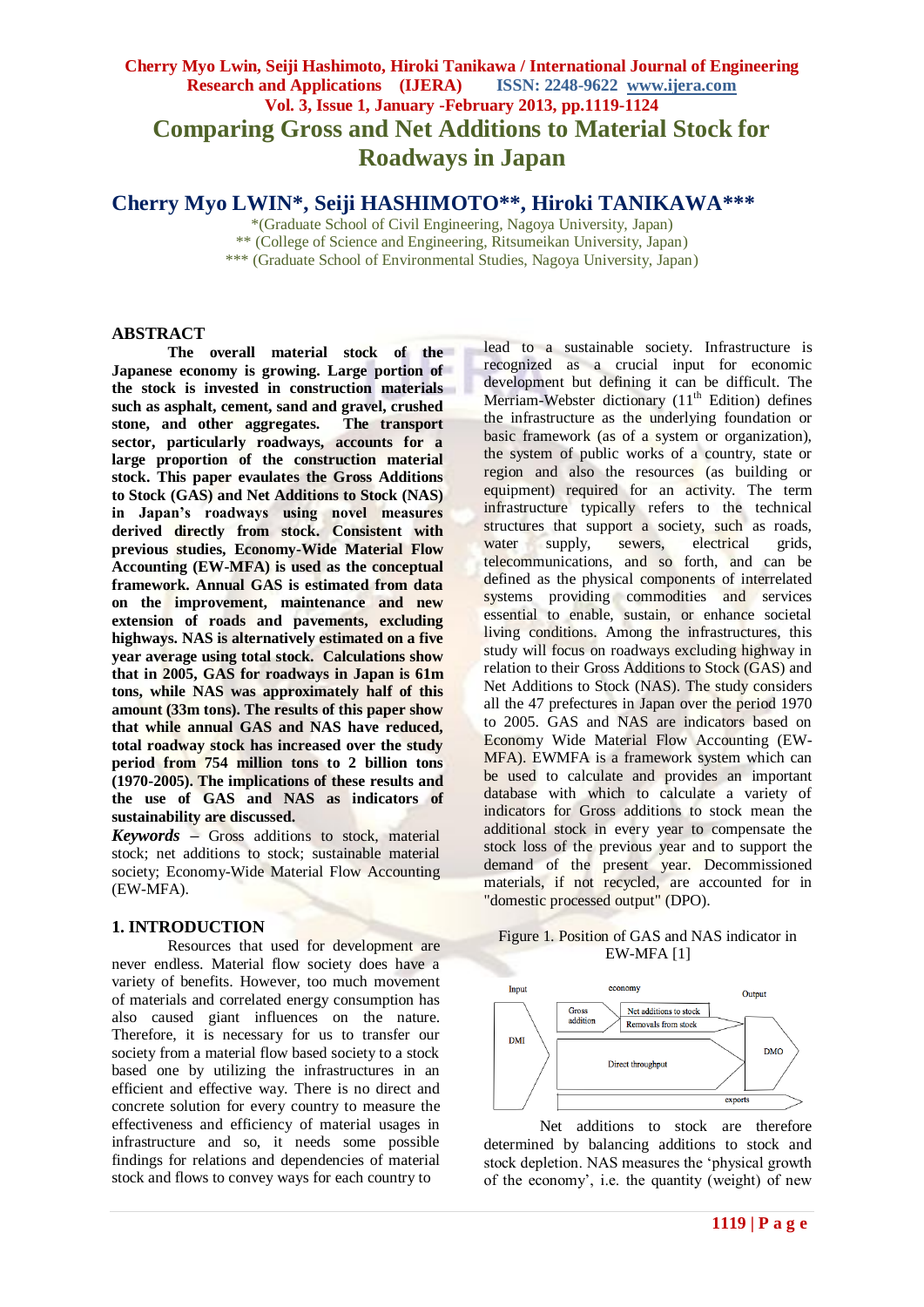construction materials used in buildings and other infrastructure and of materials incorporated into new durable goods such as cars, industrial machinery, and household appliances [2]. Figure 1 describes position of GAS and NAS in the EW-MFA where DMI is Direct Material Input and DMO stands for Direct Material Output. The national data available in Japan allows us to estimate GAS and NAS for Japan's road network for the first time. Two additional features make this analysis distinct:

 This study develops of an alternative method for NAS calculation.

 This study makes a clear distinction between NAS and GAS (gross additions to stock/ real additions to stock) in an economy.

NAS and total stock can be used for estimating future waste flows, as all infrastructure and products we will use become wastes at some time in the future [3]. Although there are two general types for calculation of NAS: direct method and indirect one, in this research, we tried to calculate NAS by alternative method which will be discussed in methodology part. All methods for calculation of NAS are proxy measures for built-up area, because stocks also occupy some space. As the area of the Earth is finite, the cessation in growth of NAS can be perceived as a pre-requisite for long-term sustainability [4]. Since NAS is the quantity of materials put annually into buildings and other infrastructure and materials contained in new durable goods, a sustainable economy would be characterized by zero NAS, i.e. flow equilibrium between inputs and outputs of the material flow balance. As negative loads to environment due to huge material consumption become a more concerning factor, it is critical time to think about effective and efficient usage of existing infrastructure (the minimum required amount of physical infrastructure) with the usage of less amount of materials from natural resources but producing more economic outcomes based on existing infrastructure to a certain extent. It is a point to ponder for a country that aims to a sustainable society. Japan has already calculated GAS and NAS for overall infrastructure by using indirect method but still it misses accuracy and those indicators for specific types of infrastructure. This research tried to fill this gap by finding NAS based on each specific infrastructure's stock used as alternative method. In other words, we are trying to penetrate directly on each infrastructure stock to know its NAS with the aid of statistical data availability in Japan. All methods for calculation of NAS are proxy measures for built-up area, because stocks also occupy some space. According to the Ministry of Environment, Japan, White paper 2011 [5], increase of net addition to stock shows an

approximately constant ratio of the amount of resources input. That is one reason of NAS for being taken as a good indicator for a country to show its total material flow and stock condition related to natural resources.

As another important indicator, we estimate materials added to the economy's stock each year (Gross additions to stock).Old materials are eradicated from stock as buildings are demolished and durable goods disposed of (removals). Thus, GAS means the additional stock in every year to compensate the stock loss of the previous year and also to support the demand of the present year. Concerning consumption, these data were rather sparse and unreliable currently, so that we directly tried to find GAS from amount of materials needed for new construction or maintenance of existing infrastructure. In all, this research tries to solve the following for each type of infrastructure:

**How much amount of materials added to** the economy's stock each year i.e. GAS ?

What is the balance amount between added materials and stock depletion i.e. NAS?

How much is total amount of roadway stock ?

Figure 2.The flow chart for calculation of material stock of roads

## **2. BACKGROUND LITERATURE REVIEW**



Previous studies tried to calculate NAS in indirect method which was applied in Economywide material flow accounts EW-MFA [6] shown as equation 1:

DMI means direct material inputs and DPO stands for direct processed output. According to this concept, experts calculated NAS for Austria, Germany, Japan, and the Netherland. To get NAS, from sum of annual flow of materials that enter the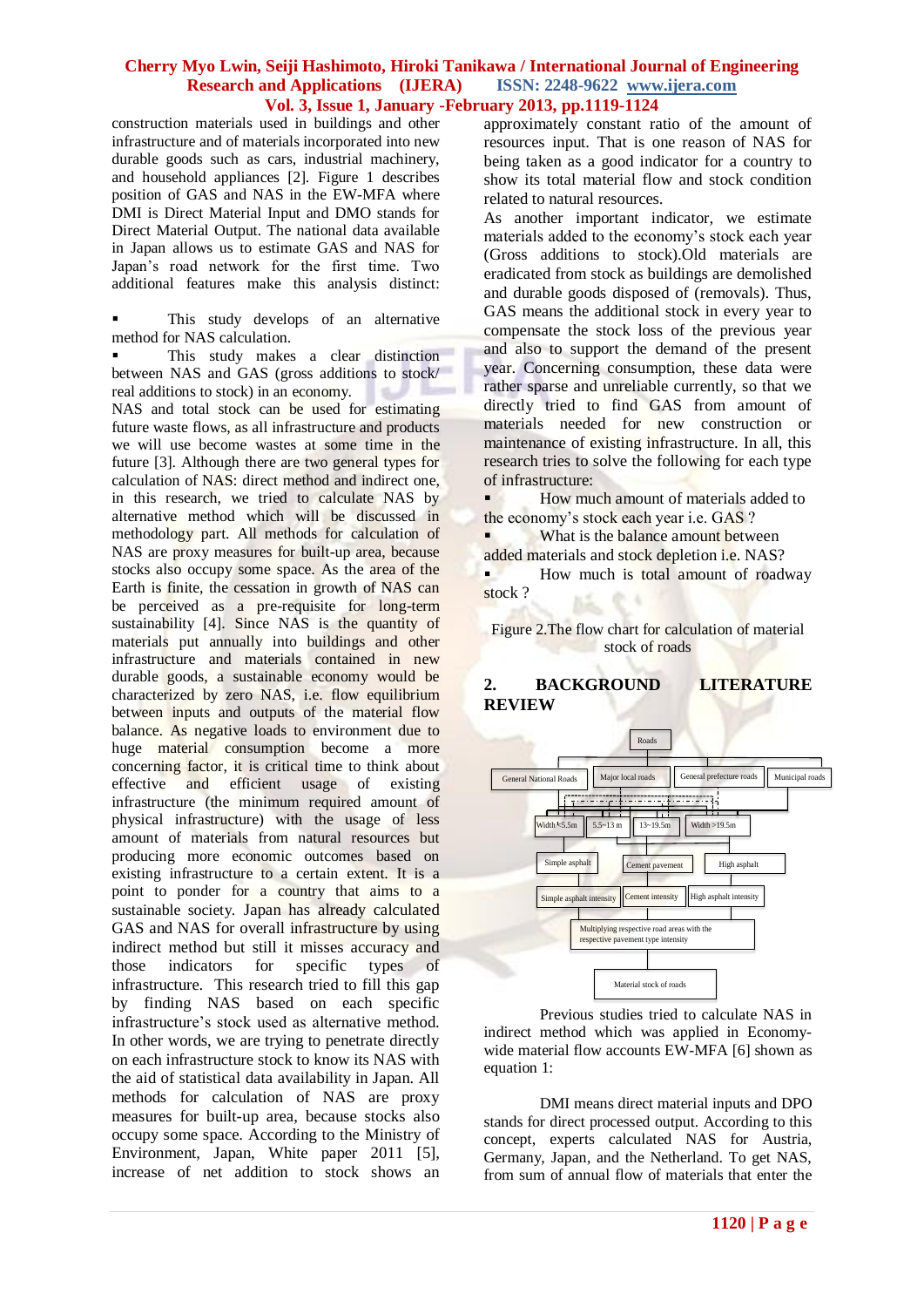economy (direct material inputs) and air inputs (e.g. for oxidation process), sum of domestic processed output, water vapor and export needs to be subtracted. Only a few studies have calculated NAS

$$
NAS = DMI - DPO - Exports \tag{1}
$$

directly by subtracting sum of material outputs of decommissioned building materials (as construction and demolition wastes), disposed durable goods and material recycled from gross additions to stock [6]. One more thing for US to use direct model to estimate outflows is lack of good industrial waste statistics. In general, there are two methods to calculate NAS as the following:

A.) Indirect method calculation: a simple difference between all input and output flows.

B.) Direct method: It involves

(i) measuring the amounts of material added to particular categories of physical stock and

(ii) the amount of waste flows from these stocks. Nevertheless, as an alternative method, this study tries to evaluate NAS directly from stock. Moreover, GAS will be also directly calculated from all new construction part and maintenance part of roads and pavements which will be later deliberated in methodology part.

#### **3. METHODOLOGY**

There are two steps included in methodology part: calculation of total material stock for roadways, and evaluating GAS and NAS of roads. As the pioneer step of this research, in evaluating GAS and NAS part, we could only focus on roads excluding high ways for which important data for calculation are still missing. Future research of evaluating GAS and NAS will take many types of infrastructure in the country including highways, railways, buildings, etc. into consideration.

#### **3.1 Evaluating material stock of roads**

Figure 2 shows flow chart for calculation of material stock of roads. Generally, the material stock of infrastructure can be estimated by using the following equation 2:

Where  $MS_{i,j(t)}$  is the stock amount of material *i* stocked in structure *j* in year *t*, and  $Aj(t)$  is the total amount of physical data for structure *j* in year t.  $I_{i,j(t)}$ is intensity of material *i* in structure *j* in year *t*.

 $MS_t = \sum_i \sum_j (W_{i,j,w,t} \times L_{i,j,w,t} \times MI_{i,j,w,t})$  (3) Stock calculation for specific type of roadways categorized by width can be done by using the equation 3 above where:

$$
MS_{\scriptscriptstyle i,j(0)} = A_{\scriptscriptstyle j(0)} \times I_{\scriptscriptstyle i,j(1)} \tag{2}
$$

 $MS<sub>t</sub>$  = Material stock *MS* at year *t* (tons)

 $W_{i,j,w,t}$  = Average width *W* of specific category *w* of categorized road type *i* of specific pavement type *j* at year *t* (km)

 $L_{i,i,w,t}$  = Length of road *L* with specific road category *w* of categorized road type *i* of specific pavement *j* at year *t* (km)  $MI_{i,iwt}$  = Material intensity *MI* of specific width category *w* of categorized road type *i* of specific

pavement type *j* at year  $t$  (ton/km<sup>2</sup>)[7]

## **3.2 Calculation NAS and GAS for roads**

Figure 3. Evaluating estimated GAS and NAS for specific type of infrastructure



As described above, generally, there are two methods to evaluate NAS which are indirect method and direct one. Indirect method for calculating NAS has some demerits such as much less accuracy, not recognizing the main material components of the stock changes, risk of double counting (e.g., waste which is incinerated, may be included under waste disposal, as well as under emissions to air), broad need of data and huge uncertainties due to inclusion of variety of factors. If direct method is applied, it needs to know the exact amount of wastes which could be recyclable and unrecyclable. Nevertheless, exact amount of recycle data is not easy to be calculated. Moreover recycling flows are not part of the material balance (they are neither counted as input nor outputs, except as part of imports or exports or the net additions to stock). Separate recording of recycling and the derivation of indicators (e.g. ratio of recycled materials to material inputs or outputs) may be interesting but it does also pose problems. First, data on material recycled within statistical units are not normally available. Second, the definition and measurement of recycling flows is difficult. Further work on recycling may be useful but it is not recommended making recycling amounts part of a standard set of economy wide MFA at present [8]. Due to above reasons, in our calculation, we tried to calculate NAS by using an alternative method which is mainly based on stock data. Figure 3 represents our understanding on evaluating NAS and GAS for every 5 year. According this understanding, annual average NAS could be evaluated by the following equation 4 where *MS<sup>A</sup>* stands for total material stock at year A and *MS A+5* is total material stock at year A  $+ 5:$ 

*Avg.Annual NAS* =  $(MS_{A+5} - MS_A)/5$  (4)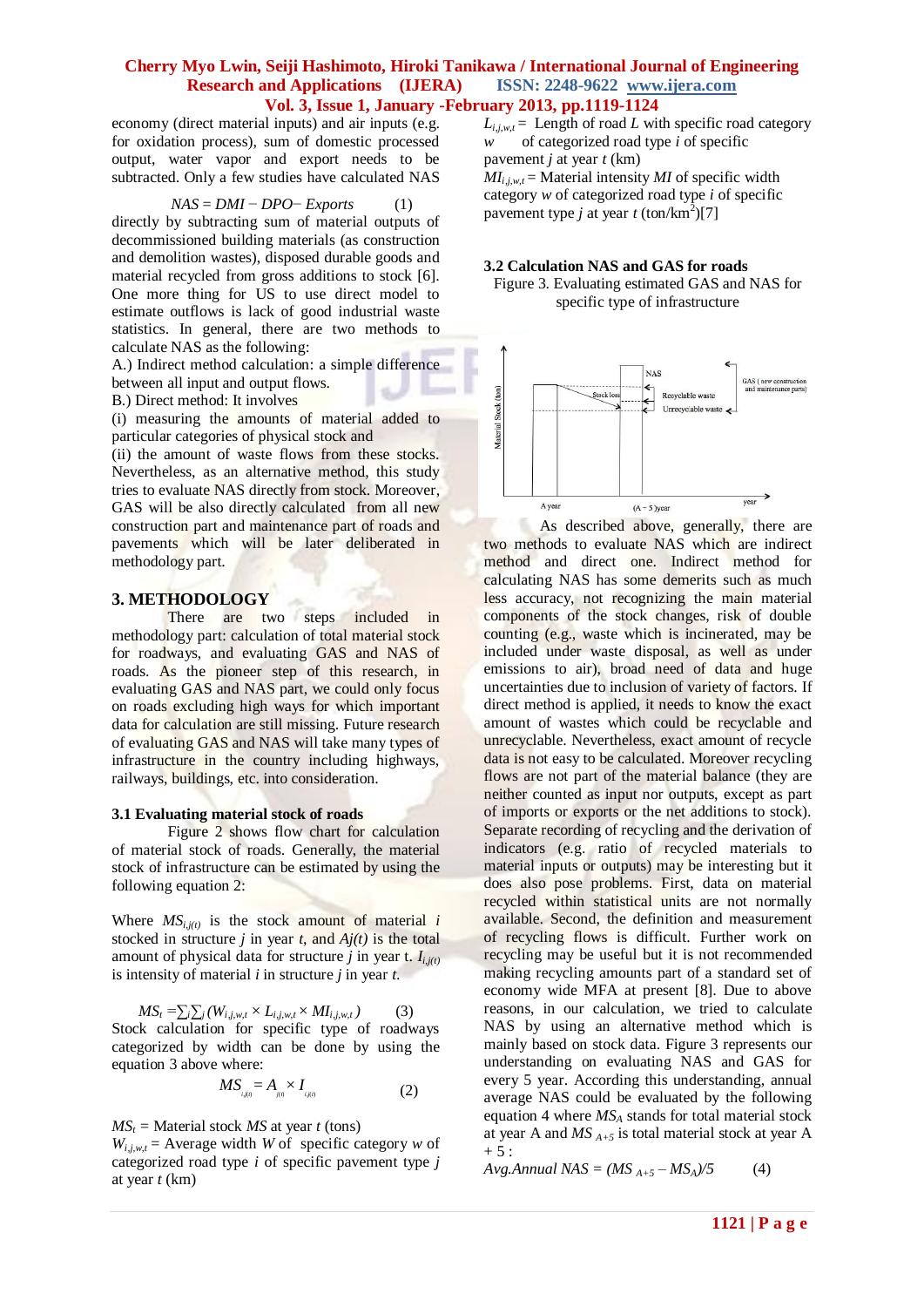Demolished data of roads could not be found exactly and so, for this case, direct calculation for gross additions to stock is done by using historical data of extension of road and pavement repair from 1970 to 2005. In other words, GAS of roads was directly evaluated by calculation of all new construction parts and maintenance parts of roads and pavements. Although our study period is from 1970 to 2005, we try to evaluate GAS and NAS for every 5 year study period. The NAS in the figure 3 shows NAS value for 5-year study period. E.g. the shown NAS value at 1985 means the NAS between 1980 and 1985 and NAS at 1990 stands for NAS between 1985 and 1990, etc. Therefore, to get average annual result of NAS, 5-year NAS value has to be divided by 5.

In contrast, shown GAS in figure only represents the GAS at specific year. e.g., GAS shown at 1985 stands only for GAS at 1985. Since materials are added to the economy's stock every year denotes to GAS, in this research, GAS of roads was directly evaluated by calculation of material consumption for all new construction part and maintenance part of roads and pavements by using the following Eq. 5.

$$
MI_{ia}(t) = C_a(t) \times \partial_{ia}(t) \tag{5}
$$

where  $MI_{i\alpha(t)}$  is the amount of material *i* which is input to infrastructure type *a* in year *t*,  $C_a(t)$  is the amount of infrastructure type *a* in year *t* and  $\partial_{ia}(t)$  is the input rate of material *i* per construction infrastructure type *a* in year *t*.

Figure 4. Length of roads categorized by its specific road width - A: width over 19.5 m, B: width between 13m and 19.5 m, C: width between 5.5 m and 13 m, D: width less than or equal 5.5m used for







Figure 6. Cumulative GAS of categorized road types in million ton per year



Figure 7. Comparison of GAS (amount of materials added to economy each year) and NAS (Average annual yearly change) for roads (excluding high ways) in Japan



Figure 8. Amount of waste trend in Japan (Wastes: recyclables and unrecyclables)



We assume that calculation directly GAS by using maintenance and new construction parts is more common and more appropriate method. Firstly, depending on data availability, roads are categorized as general national roads, major local roads, general prefecture roads and municipal roads. After categorizing roads, respective GAS of improvement of roads, new pavement and pavement repairs were calculated by multiplying respective material intensities and their areas for respective years.

Figure 4 describes total length of new construction and maintenance of specific roads and pavements at respective years. Figure Before this research, there are no complete or partial statistical surveys using statistical calculation methods for new construction and maintenance parts of roads and pavements. So, for calculation of this part, we collected data from Annual Statistical yearbook of Roads from the Ministry of Transport from Japan manually [9]. Unfortunately, we identified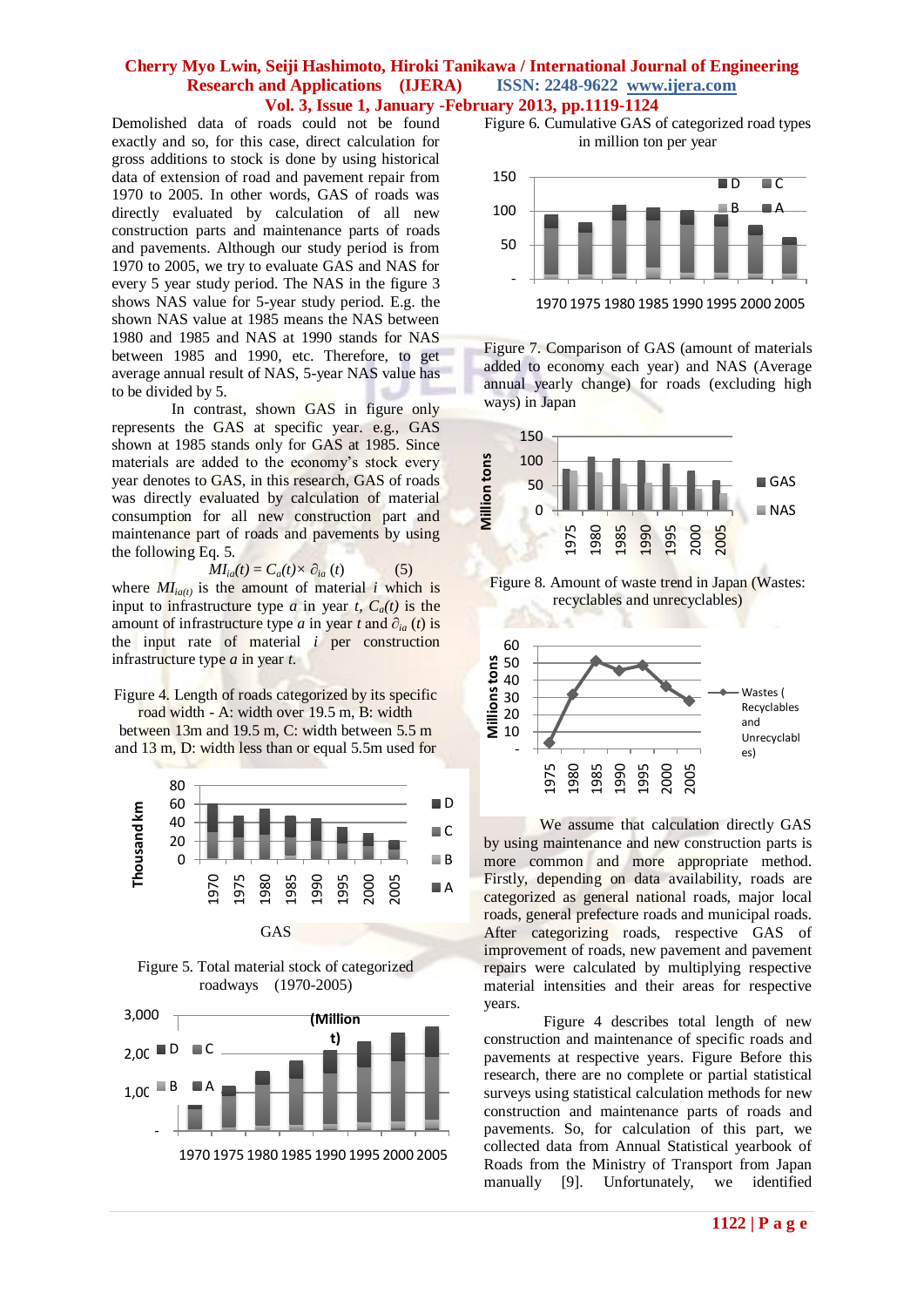apparently wrong typing errors in them and so, cross checks were done in handling data in order to get the most reliable results for the whole study period (1970-2005).

## **4. RESULTS AND DISCUSSION**

#### **4.1 Time series variation of infrastructure stock**

Total material stock for the study period is presented in figure 5. It has been increasing-754million tons in 1970 but over 2 billion tons but by capturing the national overall trend, variation of the growth rate of the infrastructure stock for the whole country was found in decreasing trend.

#### **4.2 GAS and NAS for categorized roads**

Figure 6 shows cumulative GAS of categorized road types with their specific construction types in million ton per year. E.g. the total GAS of categorized roads in 1970 was 94 million tons but in 2005, it was 61 million tons. Construction activities in Japan are decreasing and so reasonably, GAS of roads in Japan becomes less and less.

The values of NAS indicate that the disposal of waste will show a rising tendency in the study period and also that the pressures exerted on land (or, broadly, speaking, space) are growing or decreasing. This is most evident in the study period at 1975 and the least in the case at 2005. Comparison of GAS and NAS is shown in figure 7.

It is observed that GAS and NAS become less starting from 1980 while total stock has been increasing. In spite of increasing stock, stock growth rate decreased. These conditions are very attractive for anticipating a sustainable society. According to our results, we tried to analyze the background reasons for GAS condition: Economic conditions and recycling laws. Due to two oil crises (1973 and 1979) in the 1970s, construction investment turned sluggish and the share of construction investment in GNP decreased gradually. Although economic crisis happened in 1990, Japanese government did huge amount of investment in infrastructure at that time. Thanks to enforcement of recycling laws in Japan in 1995, total newly amount of material added to economy became less. Construction activities in Japan are decreasing and so reasonably, GAS in Japan becomes less and less. If we look on NAS as a good indicator related with natural resource usage, it is very impressive to see decreased NAS in Japan. Moreover, two factors could be concluded from NAS results: (i) It shows the rising tendency of disposal waste from demolished structures as shown in figure 8. (ii) A decrease in the national budget of civil engineering projects (e.g. roadway construction).

## **5. CONCLUSIONS**

The study described in this article made available the NAS data for the roads in Japan expressing that calculation of NAS using an alternative method is possible in this country, with respect to data availability. Moreover, this study also emphasizes on evaluation of GAS or real additions to stock amount and shows it could not be the same in amount with NAS in practical way in a country. Not only for sole aim on this research, we think that evaluating of material stock of developed country like Japan is a very big start to think for developing countries and generally, we could imagine in mind that average stock of infrastructure stock condition in developed countries could be the peak material accumulation in developing countries in the future.

The future work will focus in detail on other types of infrastructure in Japan and will analyze more what NAS and GAS are good for and how they can be used in policies, planning, etc. to establish a sustainable material consumption society in Japan. Moreover, this research innovatively tried to capture material stock and flow together to convey some points to ponder for going towards a sustainable society because as examples, stock and flows look like rocks and water. In nature, the rocks shape the water in the short term, but in the longterm, it is the water that shapes the rocks. So, this research which focuses on both of material flow indicators and stock condition of one type of infrastructure to anticipate not only for short term but also for long term.

The ultimate goal of this research is to show a balance that is a state in which material flow inputs into the economy equal material output plus net additions to net changes in physical stocks of the all types of infrastructure such as telecommunication lines, homogenous group of stocks including roads, parking lots, and airports. The pending objective is elaboration and application of the same methodology applied in this research for developing countries not only in roads but also for other types of infrastructure.

#### **6. ACKNOWLEDGEMENTS**

We thank anonymous referees of International Journal of Engineering Research and Application for their helpful comments and constructive suggestions. In addition, this research was financially supported by the Environment Research and Technology Development Fund (S-6, K113002) of the Ministry of Environment, Japan. The authors gratefully appreciate the fund support that made it possible to complete this study. Finally, Cherry Myo Lwin would like to deeply thank the Ministry of Education, Culture, Sports, Science and Technology, Japan, for the financial support to Ph.D. study at Nagoya University, Japan.